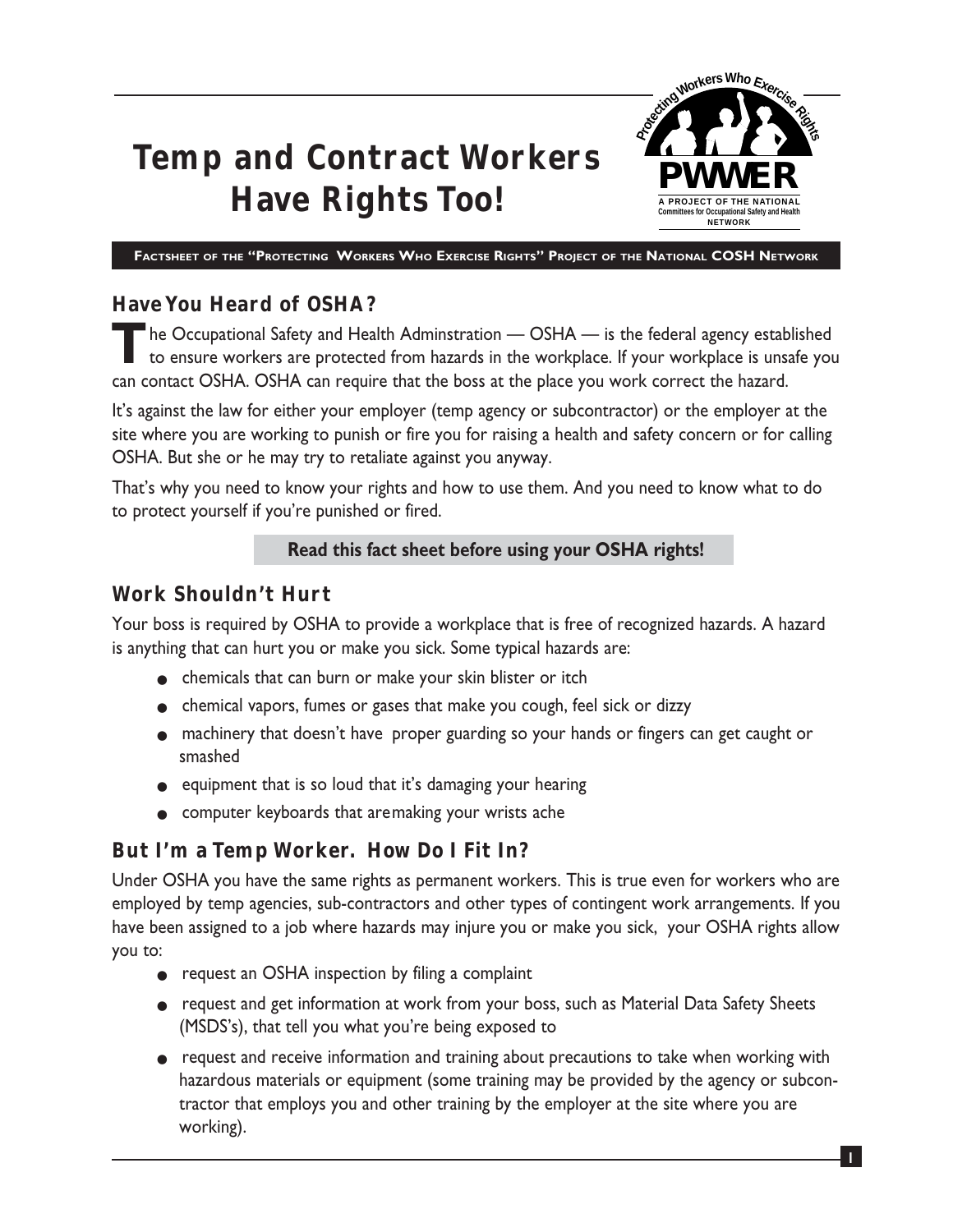- talk to an OSHA inspector during an inspection of your worksite
- have an employee representative walk around with an inspector during an OSHA inspection.

## **Who Do I Complain To?**

If you are exposed to a hazard, want an MSDS (material safety data sheet) on a chemical you're using or want training on a hazardous operation, you would probably want to speak to the boss at the place where you're actually working. But be aware that your boss may contact your temp agency employer and say that you're a "troublemaker."

If you're afraid the boss will contact your temp agency to get you removed from your job, you may want to go directly to OSHA. You can call your OSHA office, but it would be better to send them a letter. Better yet, ask them to send you an



OSHA-7 complaint form. You can ask a family member or, if you have a union, a union representative to sign and send the complaint. If you sign the complaint, you can ask OSHA to keep your name confidential.

The purpose of your complaint is to get an OSHA inspector to come into you workplace. You can increase the chances of an inspection if you tell OSHA about clear violations of OSHA standards such as:

- no training on hazards like chemicals or infectious diseases
- no or bad ventilation or personal protective equipment (gloves, clothing, respirators) when working with chemicals that make you sick
- blocked fire exits, wet and slippery floors, exceptionally loud noise and no access to hearing protection

## **Do's and Don'ts when Using Your OSHA Rights**

- **DON'T** get in your boss's face when making a safety and health request.
- **DO** be cool. Think ahead. Prepare yourself for a hostile response.
- **DON'T** go it alone.
- **DO** talk to your co-workers. Get one or more to go with you when you ask the boss to give you information about a hazard or to correct a hazard. There's strength in numbers avoid looking like a lone "troublemaker."
- **DON'T** forget to involve the union if you have one, or if there's a union that represents the permanent workers at the place you're working.
- **DON'T** complain directly to your boss if she or he is likely to punish you.
- **DO** protect yourself. Go to your union if you have one, or contact OSHA directly. Talk to and involve co-workers.
- **DON'T** wing it.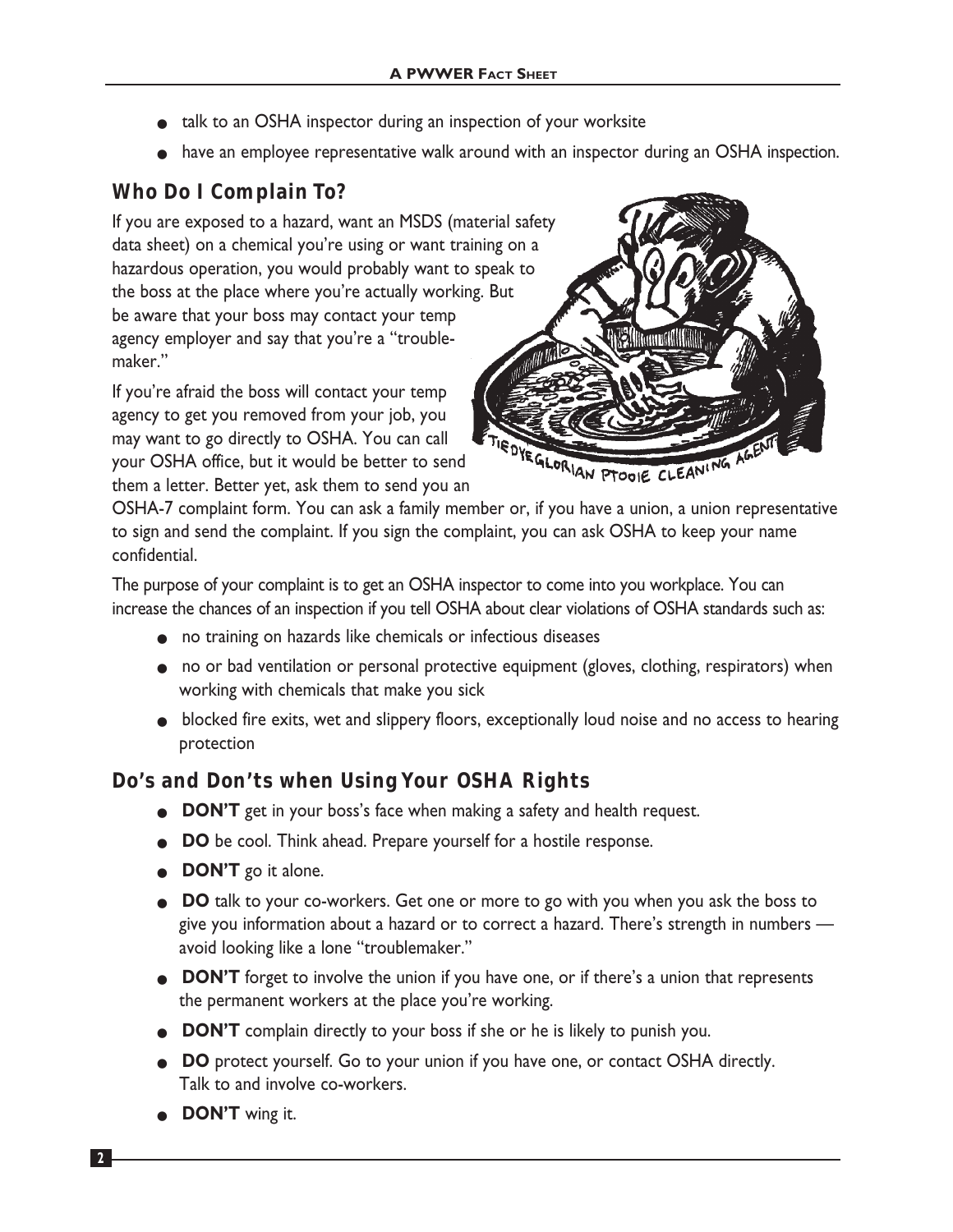- **DO** chart your course carefully. If you talk to the boss about a safety concern, keep notes of the date and what the boss said. Write down the names of any witnesses. Take your notes home with you to save them. Your written records will be important if the boss punishes you or asks your temp agency employer to remove you from your job.
- **DO** file a complaint under Section 11(c) of the Occupational Safety and Health Act with OSHA if you think a boss has punished you or has asked the temp agency to take you off the job after you used your OSHA rights. File it within 30 days of the day you first became aware that your boss punished you.
- **DON'T** miss deadlines.

### *Your boss or temp agency employer can't legally punish or fire you for using your rights!*

## **Can I Be Punished for Using My OSHA Rights?**

Not legally. It's against the law for a boss to punish you for asking for information, to correct a hazard, or for contacting OSHA. But your boss (either the temp agency agency boss or worksite boss) may try to break the law. Your boss may do things like change your shift, lower your pay or discipline you after you complain. Your temp agency may try to transfer you or even fire you.

If you think the boss or the temp agency punished or fired you for using your rights, here's what you can do:

- File a discrimination complaint with OSHA (it's called an 11(c) complaint).
- File the complaint by contacting OSHA you can call them but it's safer to also send a letter by certified mail.
- You need to tell OSHA what rights you used before your boss or your temp agency employer punished or fired you.
- You must file your 11(c) complaint within 30 days of when you were punished or fired.
- You can authorize your union representative (if you belong to a union), a family member, or a local worker rights' organization (like your area Council on Occupational Safety and Health — COSH group) to file for you.
- If OSHA agrees that your rights were violated, an investigator will interview you and your witnesses. Your boss will also be interviewed/
- The boss or temp agency may try to prove that you were punished for being a poor employee. Or, your temp agency may say that you were taken off the job because your services were no longer needed. You can fight back by showing OSHA your written notes, showing when you complained, what you complained about and who your witnesses were.
- If OSHA agrees that you were punished for using your rights, they will try to settle the case with your boss or temp agency. OSHA can ask that you get back any lost wages or fringe benefits as well as reinstatement in your old job.
- In certain cases, OSHA may be able to help win "punitive damages." In one case, two illegally fired workers were able to win three times their lost wages!
- You may have additional rights under other federal or state laws.